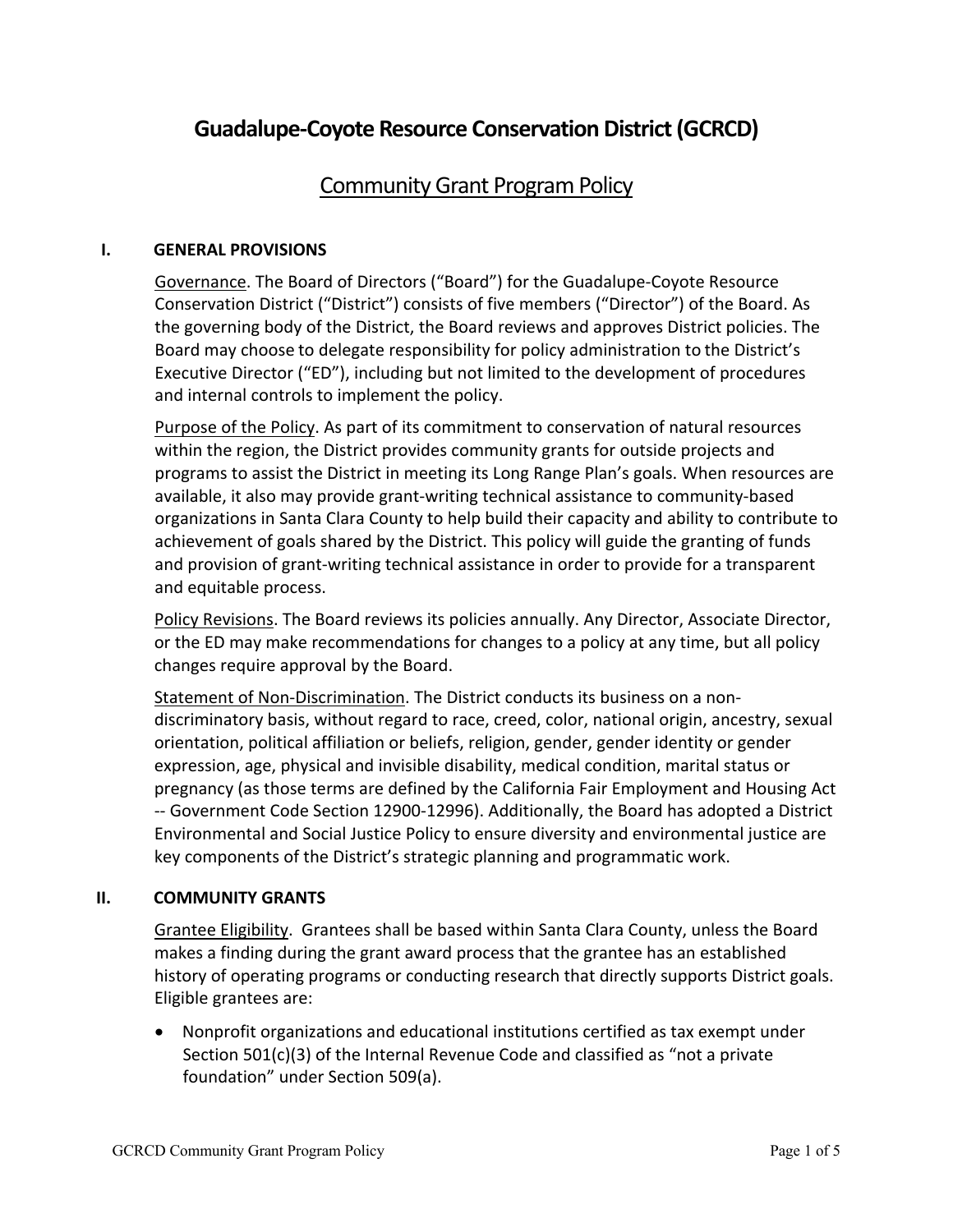- Charitable organizations that do not have tax exempt status but have an eligible nonprofit organization serving as its fiscal sponsor. Organizations that have completed and filed Form 1023 but not yet received an Internal Revenue Service (IRS) determination letter must use a fiscal sponsor until the IRS determines they qualify for nonprofit status.
- Federal, state, regional or local government agencies.
- Native American tribal governments.

The District does not fund individuals; fundraising activities; debt reduction; sectarian religious activities; political lobbying or legislative activities; or institutions that do not adhere to the District's non-discrimination policy (see Statement of Non-Discrimination in General Provisions) in policy or in practice.

Project Eligibility. Grant-funded projects shall support District goals. Applications shall demonstrate how the project will assist the District in meeting the goals and strategies identified in the District's current Long Range Plan. Projects that demonstrate a direct benefit to members of disadvantaged communities or address climate action or sustainability will be prioritized during the ranking process.

Allocation of Funding. During the annual budget process, the Board will determine the amount of funding to be allocated to the grant program for the duration of the fiscal year; the number and timing of grant cycles; and how the allocation will be split between funding cycles. The Board is not precluded from revising the overall or cyclical funding allocation during the fiscal year based upon changing budget, program or other District requirements.

Grant Match. Applicants must demonstrate in the application how they will meet the match requirement if one has been established for the grant cycle. Applicants may use District grant funding to leverage additional funds from other agencies or foundations provided that the intent to use District funds as match is included in the application for consideration in the grant process.

Maximum Grant Amount. The maximum grant amount will be set by the Board during its annual budget process. The Board may amend the annual cap on a case-by-case basis based upon the merit of the proposed grant application.

Applications. The ED shall be responsible for development and implementation of the grant program, including the creation of guidelines, forms and screening tools. The grant review process will be conducted as follows:

- The ED shall screen the application for grantee eligibility. Those deemed eligible will move to the next step in the process. Those deemed ineligible will be returned to the applicant with a letter of explanation. Any applicant deemed ineligible by the ED during the initial screening process has the right to appeal that determination to the Board.
- If the grant is deemed eligible, the ED will designate volunteers to review the applications for project eligibility. Directors may serve as reviewers provided that no more than two (2) Directors participate throughout any designated funding cycle.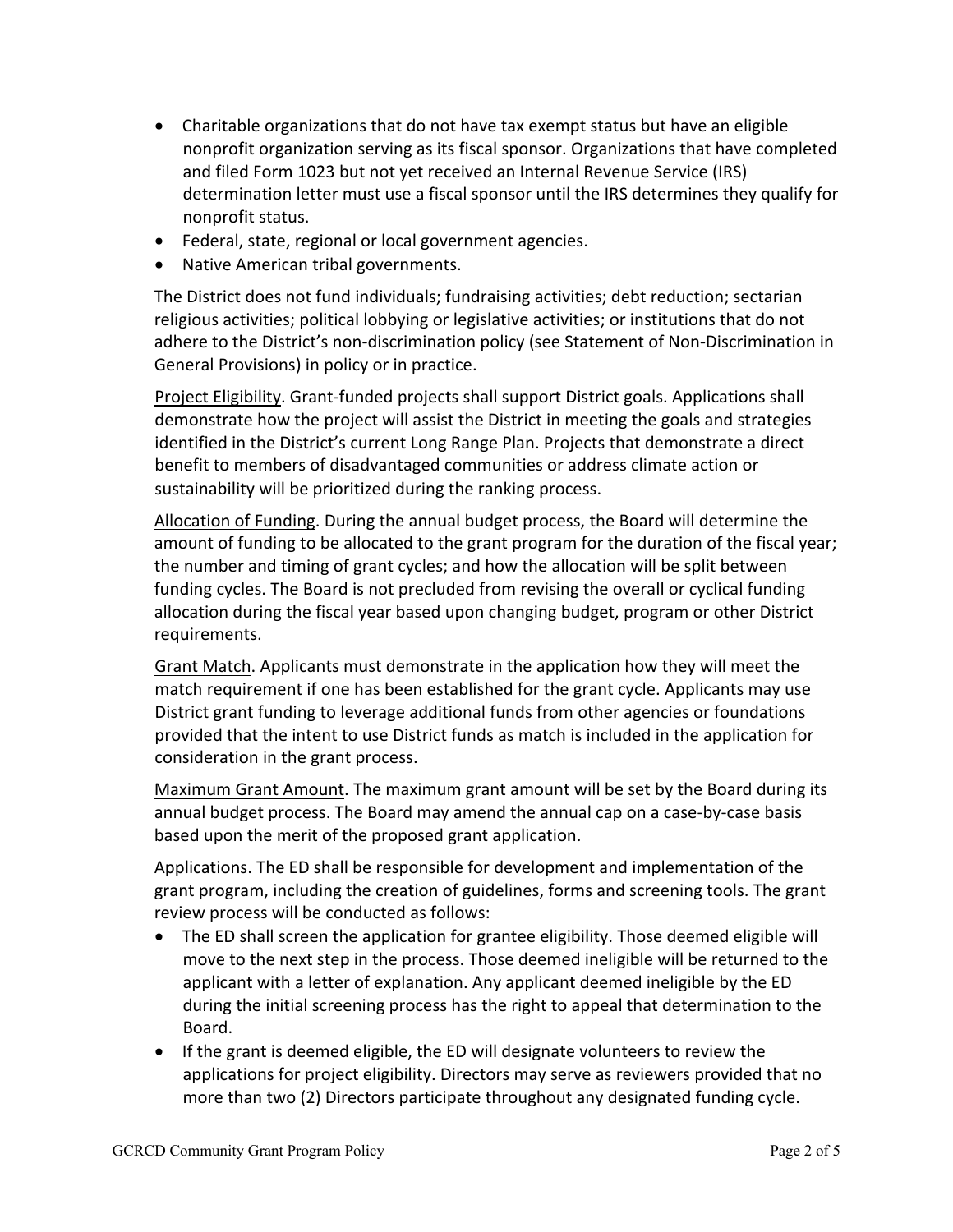Associate Directors may also serve as reviewers. Reviewers will perform their review confidentially, independently, and without consulting each other.

• Once the application review is complete, the ED will compile the results, rank the grant applications, and prepare recommendations for the Board to consider for funding.

Board Review and Selection. The Board shall consider applications for grant funding at a regular or special Board meeting. Eligible applicants will be notified of the Board date and time so they can participate in the meeting. The Board will select for available funding the applications it determines are best suited to help meet the goals of the District. The Board may reject any and all proposals received.

Funding Agreement. Grantees are required to enter into a funding agreement with the District as a condition of the grant award. The ED shall be responsible for developing the agreement's scope of work to match the grant proposal, and shall be authorized to sign the agreement on behalf of the District. No funding shall be disbursed until a completed and signed funding agreement is in place.

Funding Advances. Funding shall be disbursed on a reimbursement basis unless the Board determines there is good cause to authorize the ED to advance the Grantee some or all of the grant funds

District Recognition. Grantees shall be required through their agreement with the District to provide recognition of the grant award on location, on marketing materials, on their website, and/or through their social media accounts, depending on the specific situation.

Reports. Grantees shall be required to file written reports of grant activities, as determined by the ED and in accordance with the terms of their agreement.

Amendments to the Agreement.

- The ED is authorized to make non-substantial changes to the scope of work, dates of completion, and/or line-item detail of the budget.
- Requests for substantial changes to the agreement for additional funding, substantial changes in scope of work, or any other requests that the ED determines warrant Board referral shall require approval by the Board.

### **III. GRANT-WRITING TECHNICAL ASSISTANCE**

Availability of Services. When resources are available, the District may offer grant-writing services to local community-based organizations (CBOs) and tribal governments providing services furthering the District's mission in order to help build their capacity to provide those services within their communities.

Recipient Eligibility. Eligible recipients must be based in Santa Clara County and are:

- Nonprofit organizations and educational institutions certified as tax exempt under Section 501(c)(3) of the Internal Revenue Code and classified as "not a private foundation" under Section 509(a).
- Native American tribal governments.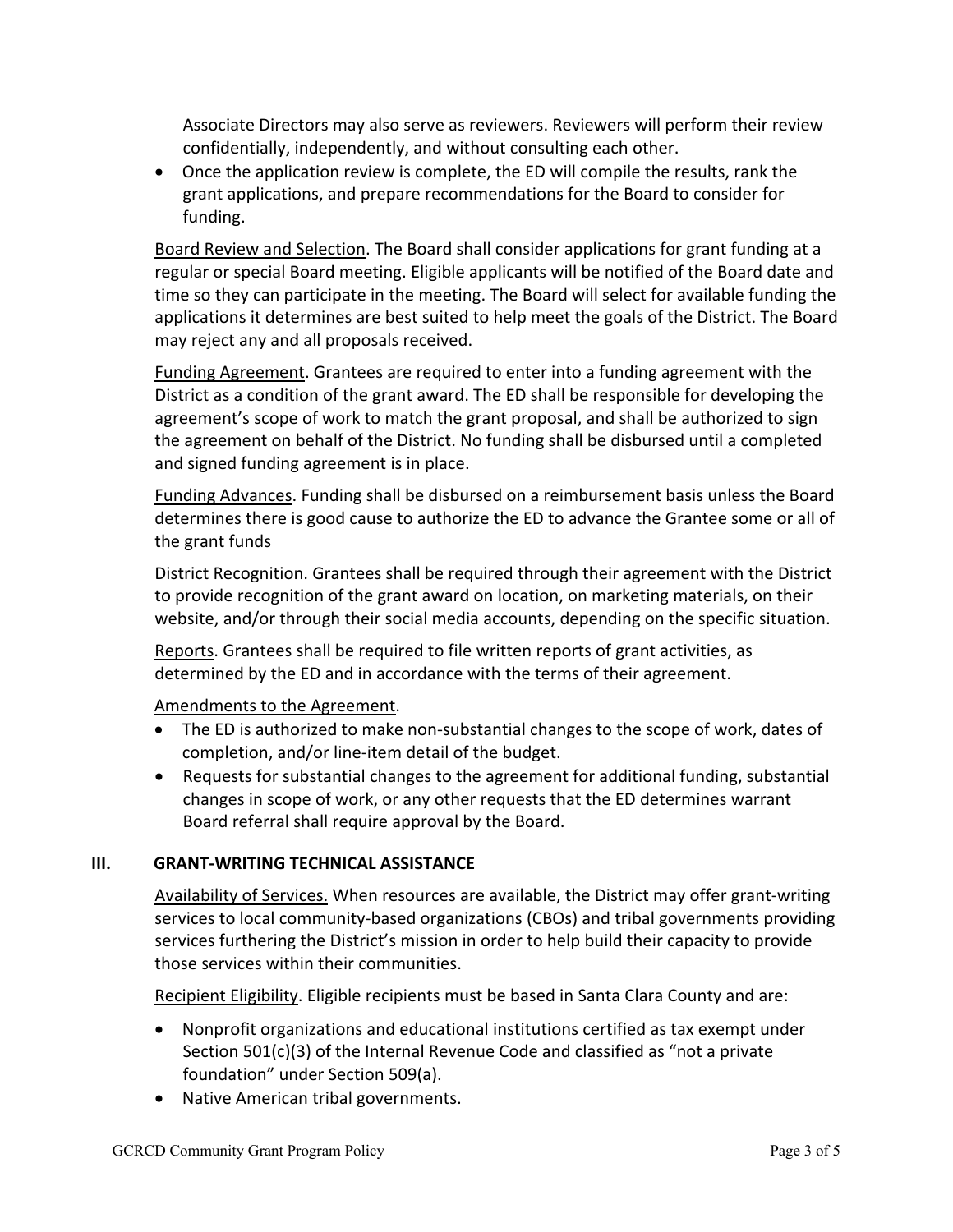Priority will be given to CBOs and tribal governments providing services to members of disadvantaged communities. The District does not provide grant-writing technical assistance to individuals; for the purpose of providing sectarian religious activities or political lobbying or legislative activities; or to institutions that do not adhere to the District's non-discrimination policy (see Statement of Non-Discrimination in General Provisions) in policy or in practice.

Applications. The ED will be responsible for program development and implementation, including the creation of guidelines, forms, and screening tools. Upon receipt of an application, the ED will screen it to determine eligibility. Eligible applications will ranked according to various criteria, including but not limited to the existing capacity of their organization; budget and other resources they have available; where they are operating; the communities they serve; and the time-sensitivity of specific grants in which they may be interested. Applications deemed ineligible will be returned to the applicant with a letter of explanation. Any application deemed ineligible by the ED during the initial screening process has the right to appeal that determination to the Board.

Selection of Service Recipients. The ED will select for available technical assistance the applications they determine are best suited to help build capacity, as well as meet the District Long-Range Plan goals. The ED may reject any and all applications received.

Multiple Applicants for Same Grant. In the event that the District is approached by two or more different CBO's to provide grant-writing services for the same funding opportunity during the same funding cycle, and the CBO's are each eligible to receive services, the ED will provide services to the CBO who submitted the first application and notify the other CBOs that there is a conflict.

Technical Assistance Agreement. Organizations are required to enter into a technical assistance agreement with the District as a condition of receiving services. The ED shall be responsible for developing the agreement's scope of work and shall be authorized to sign the agreement on behalf of the District. District resources will not be committed until a completed and signed agreement is in place.

### **IV. ADDITIONAL PROVISIONS**

Public Information. Information regarding the Community Grant Program, including application deadlines, shall be posted on the District website. The website shall also include links to the District's Community Grant Program Policy and the application form to be used to apply for funding or technical services.

For purposes of transparency and accountability, all awarded grants shall be posted on the District's website, and include the name of the applicant Grantee, the purpose of the grant, and the amount of funding. Applications and their supporting documents shall be considered public documents; individual review sheets shall not include reviewer names or other identifying information.

CBOs receiving grant-writing technical assistance services are considered clients, and their applications, supporting documents, confidential correspondence, proprietary information,